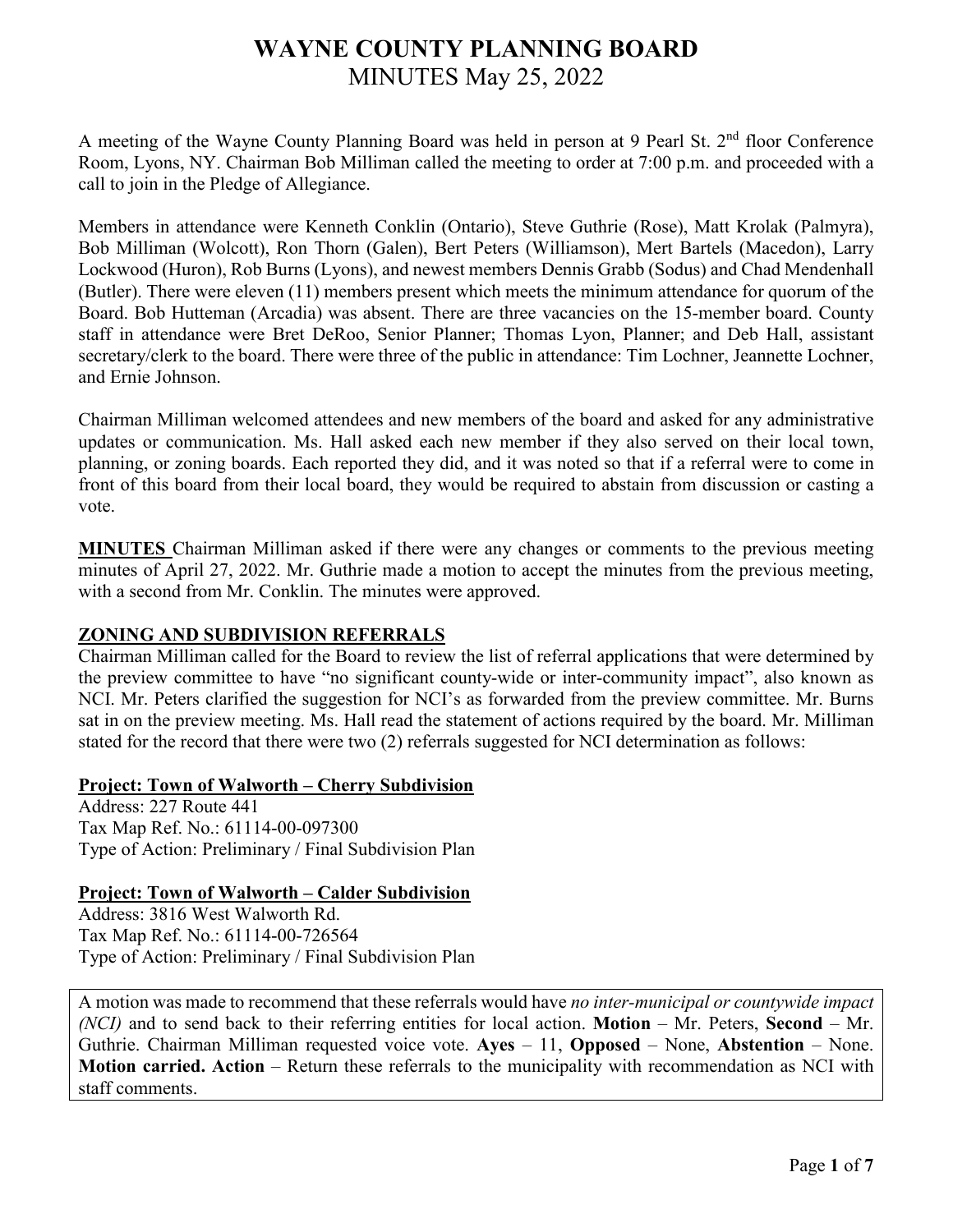The Chairman then asked for the remaining four (4) projects to be presented separately by Mr. DeRoo for full Board review and discussion.

**Project: Town of Ontario – Johnson Site Plan**

Address: 252 David Parkway Tax Map Ref. No.: 61117-00-146851 Type of Action: Preliminary / Final Site Plan

Mr. DeRoo introduced the project as a proposed addition to an existing building. Mr. Lochner and Mr. Johnson explained that they purchased the building 3 years ago for a drywall business and today hope to use the addition for a light assembly business. There are no variances requested. Mr. Guthrie pointed out that their property borders some larger companies that have developed much of the land in this David Pkwy / Dean Parkway industrial area. Mr. Lochner said they are friendly with neighboring businesses and see no conflicts of use or development. Mr. Peters expressed the Board's ongoing concern regarding traffic into and out of this highly concentrated area of industrial development that has only one ingress/egress roadway. The board is concerned with traffic congestion at the intersection of Dean Pkwy and Route 104 and the ability for emergency or town vehicles to perform their work. Mr. Lochner stated that the town currently uses their property as a turn-around at the end of the roadway.

Mr. DeRoo reminded the Board that the town has done a traffic study in that area and they are considering a second roadway in the park, accessing County-Townline Rd. Further comments to be included with the correspondence to the town are a reminder that the Wayne County Planning Board has reviewed several site plan applications for proposed development within the business park in the past few years. They would still like to understand overall comprehensive plans for the park to the extent possible. The Board continues to feel that it is important to confirm that items such as, but not necessarily limited to, infrastructure, roadways and emergency services, are planned and designed to meet the demands of existing as well as future proposed uses. They were pleased to be informed and updated that work continues to progress within the Town to help address traffic-related issues and other future park plans. The following comments were also offered for consideration:

- 1) proposed development should be done in a manner that helps it remain compatible with surrounding land uses and is also aesthetically pleasing through use of items such as building design/materials, fencing, berms, landscaping, property maintenance, etc.,
- 2) screening (e.g. fence, berm, landscaping, etc.) should be considered/used to help the proposed development remain compatible with surrounding land uses (i.e. mitigate visual and noise impacts between this proposal and adjacent land uses - if applicable),
- 3) traffic generating characteristics of the proposal should be considered, including, but not limited to the following: driveway location(s), building area(s), parking area(s), driveway sight distances (i.e. they should meet American Association of State Highway and Transportation Officials - AASHTO recommendations) and on-site traffic circulation. Proposed on-site traffic circulation, building area, associated parking area(s) and development plans should be designed/developed in a manner that will provide safe pedestrian and vehicular interaction between those items as well as access to David Parkway,
- 4) emergency service vehicle access should be planned and provided for, including driveway design that meets NYS Uniform Fire Prevention and Building Codes (if applicable), and local emergency service providers should review plans to ensure that proposed development can be accessed and served (e.g. ambulance, fire, and law enforcement),
- 5) all necessary "cross-lot easements" should be in place to ensure that applicable existing and potential future development(s) can maintain their function and compatibility (e.g. access/driveway, parking, stormwater management, utility, etc. easements),
- 6) "operational noises" should be mitigated (i.e. noise generated by business activity should not impact other nearby uses - if applicable),

Wayne County Planning Board Minutes – May 2022 2012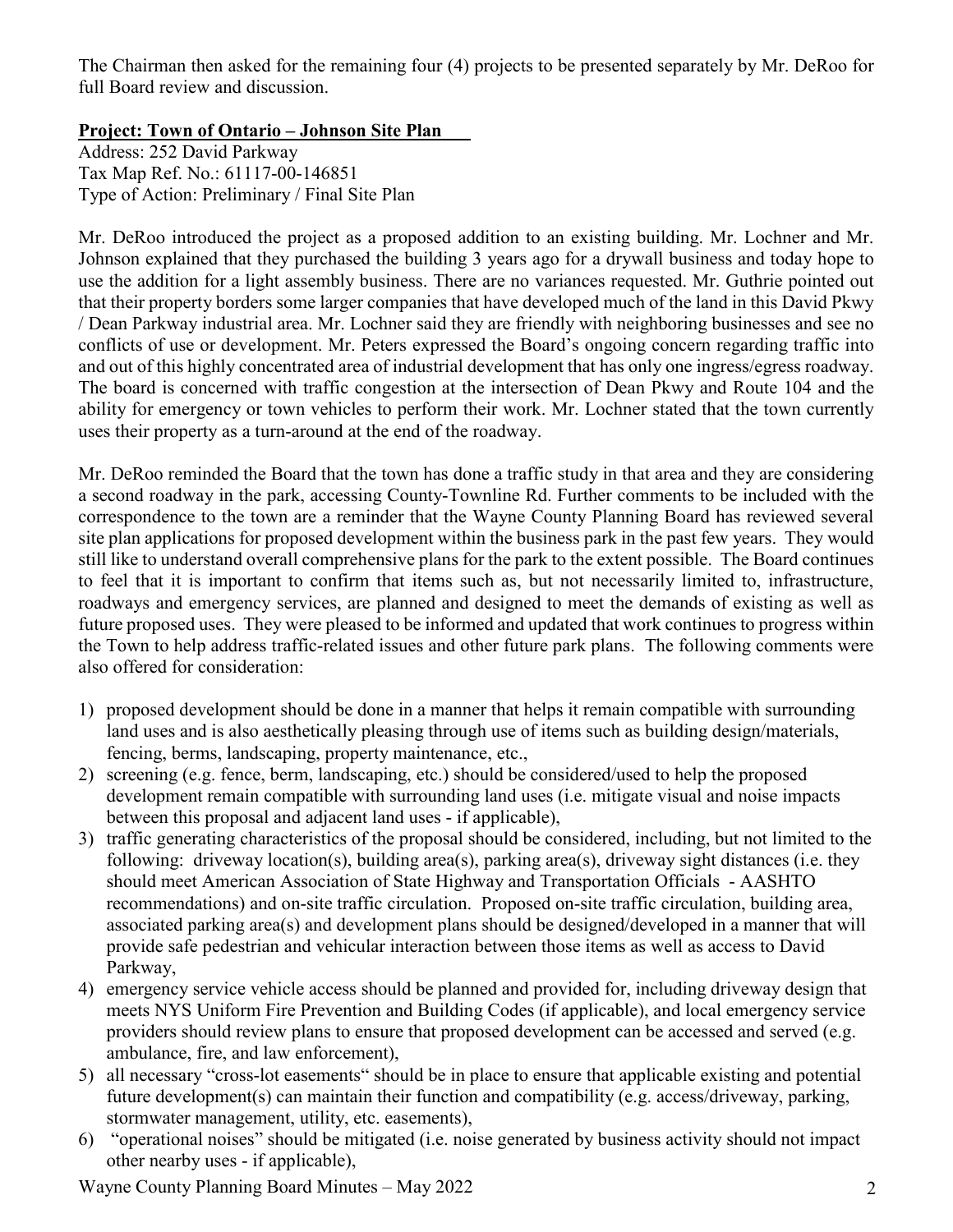- 7) outside storage should be limited (e.g. items in disrepair should not be permitted to accumulate),
- 8) any toxic/hazardous materials should be properly stored, handled and disposed of,
- 9) development, including water and wastewater treatment/sanitary service, must meet all local, federal and NYS codes/regulations (Department of Environmental Conservation - Phase II Stormwatwer Management and Erosion and Sediment Control regulations and other applicable regulations, Department of Health, Uniform Fire Prevention and Building Codes, etc.),
- 10) future plans (if any) for the total acreage should be considered and
- 11) proposed development should take applicable "well-considered" and/or master planning efforts/recommendations into account (e.g. "Commerce Center Master Plan").

A motion was made to recommend approval of the Site Plan with comments and return to the town. **Motion**  – Mr. Guthrie, **Second** – Mr. Peters, Chairman requested voice vote. **Ayes** – 11, **Opposed** – None, **Abstention** – None. **Motion carried. Action** – Recommend approval with comments.

# **Project: Town of Ontario – Furnace Rd. Townhouses Site Plan**

Address: 6321 Furnace Rd. Tax Map Ref. No.: 63117-10-417711 Type of Action: Preliminary/Final Site Plan

Mr. DeRoo described this project as the development of 17 rental townhomes on 2.25 acres under a permitted use within the commercial industrial zone. The Board expressed concern with traffic accessing the proposed development on Furnace Rd so near to the wide and busy Route 104 intersection. Mr. DeRoo stated that he spoke with town highway about the possibility of a second access road, but they contended that one access road meets Uniform Fire and Safety Code for developments up to 100 units. Many members felt it was strange placement for town homes in this mostly industrial area. Mr. Mendenhall pointed out that the paperwork shows this to be on a DEC wetland but there was no other reference to this within the site plan.

It is anticipated there will be an opportunity to address the above items as the town proceeds with implementation of goals found in their comprehensive plan update and continues to review development plans with the property owner(s).

Additional comments found below were also offered for consideration:

- 1) The Town should consider how the total proposed development will impact community/public facilities and services (e.g. highway/road, school, water, sewer, stormwater management, public safety/emergency services, etc.),
- 2) Traffic generating characteristics of the proposal should be considered, including, but not limited to the following: driveway location, building areas, parking areas, driveway sight distances (i.e. they should meet American Association of State Highway and Transportation Officials - AASHTO recommendations), on-site traffic circulation and provision for emergency service vehicle access. Proposed on-site traffic circulation, driveway location, building areas, associated parking areas, etc. should be designed/developed in a manner that will provide safe pedestrian and vehicular interaction between those items as well as access to the internal driveway and Furnace Road and no on-site development should impede available sight distances,
- 3) Any/all necessary Wayne County Highway Department (Public Works Department) approvals/recommendations must be obtained/followed (e.g. a driveway work permit should be obtained, no development should take place in the highway right-of-way, there should be no need for parking on the shoulder of Furnace Road, highway design/maintenance provisions should be met, etc.). Consideration should be given to the overall traffic impacts this development will have on Furnace Road,
- 4) local emergency service providers should review plans to ensure that proposed development can be accessed and served (e.g. ambulance, fire, law enforcement),

Wayne County Planning Board Minutes – May 2022 3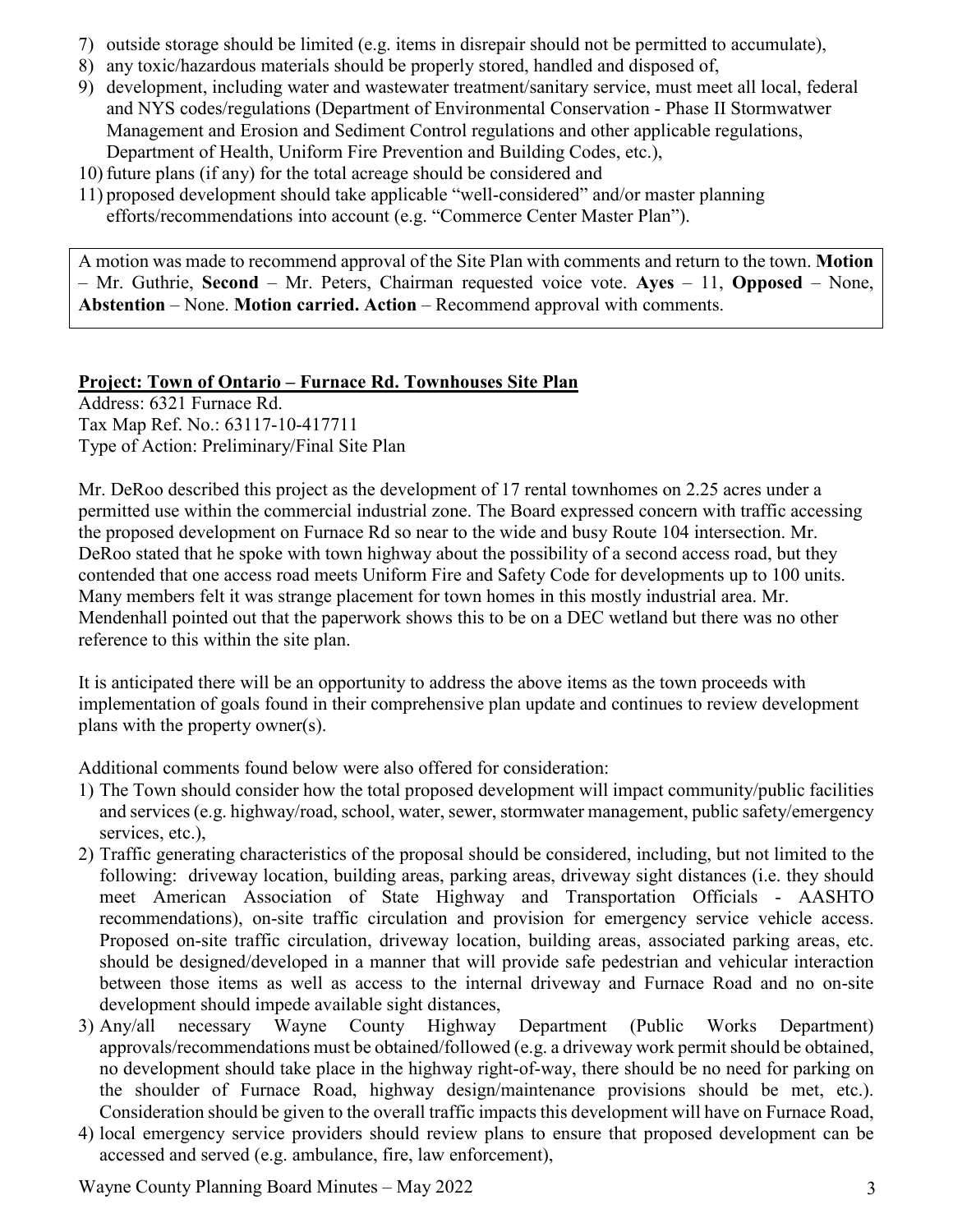- 5) proposed development should be done in a manner that keeps it compatible with surrounding land uses and is also aesthetically pleasing through use of items such as building design/materials, property maintenance, fencing, berms, landscaping, etc.,
- 6) screening (e.g. fence, berm, landscaping, etc.) should be used to help the proposed development remain compatible with surrounding land uses (e.g. i.e. mitigate visual and noise impacts between this proposal and adjacent land uses),
- 7) development must meet local, federal and state (e.g. NYS Department of Environmental Conservation-Phase II Stormwater and Erosion and Sediment Control Regulations, NYS Department of Health wastewater treatment and water supply, DOT, Uniform Fire Prevention and Building Codes, etc.) codes/regulations,
- 8) all necessary easements ("cross-lot easements" included) should be in place to ensure that applicable existing and potential future developments / businesses can maintain their function and compatibility (e.g. access/driveway, water, sewer, stormwater management, parking, utility, etc. easements) and
- 9) future plans (if any) for the total acreage should be considered.

For reference, the bullet items found below contain questions/comments that the board provided regarding another townhome-related application that was recently proposed on the south side of Ridge Road and near the Ontario Town Hall/Library. They are being used again to offer insight into some of the considerations the board has when reviewing similar residential development plans in Ontario.

- They questioned how that proposal compares to the development pattern the town has planned for in this area, particularly when considering items such as existing comprehensive plan recommendations, subdivision and zoning regulations and municipal infrastructure.
- The Board noted the importance of understanding the level of consideration that has been given to the comprehensive impacts this proposal will have regarding items such as compatibility of various land uses with one another, traffic generating characteristics, "protection of community character", drainage, community facilities, open space preservation and emergency services.

A motion was made to recommend approval of the Site Plan application with comments and return to the town. **Motion** – Mr. Guthrie, **Second** – Mr. Conklin, Chairman requested voice vote. **Ayes** – 11, **Opposed** – None, **Abstention** – None. **Motion carried. Action** – Recommend approval with comments.

# **Project: Town of Ontario – 2069 Railroad Ave Site Plan/Area Variance**

Address: 2069 Railroad Ave. Tax Map Ref. No.: 63117-06-429753 Type of Action: Area Variance & Preliminary/Final Site Plan

Mr. DeRoo described this project as construction of a new building with 48% lot coverage as well as front and rear yard setback variances. Site plan shows an existing building on the lot as well. Project proposed use is 6,000 sf of commercial flex space with 4 units of 1500 sf each. The board felt there was a need for additional details and information regarding items such as: 1.) all existing on-site uses, 2.) the nature of "flex space", 3.) parking/on-site traffic circulation provisions, 4.) stormwater management/drainage plans, particularly given all of the potential on-site impervious surface and 5.) construction or property maintenance details related to adjacent property, especially to the rear, being a railroad ROW, such as if these abutting properties are impacted by proposed building setbacks. It would be beneficial to further assess GML-l.2-related considerations.

The following comments are often provided by the board regarding variance applications:

- 1) the hardship criteria (rules/tests) that are required to grant the area variances must be considered/substantiated at the local level,
- 2) the minimum variance necessary should be considered,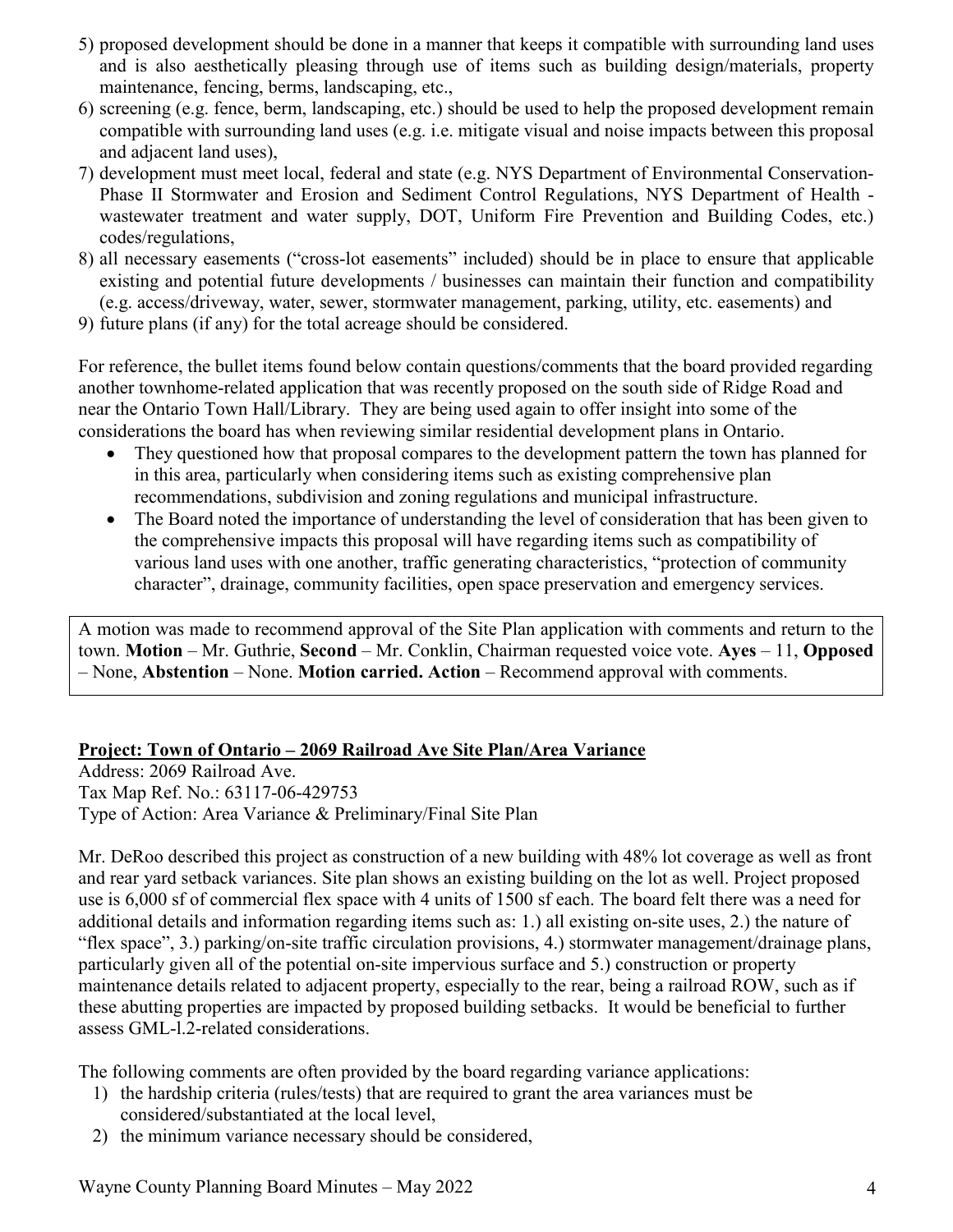3) the Town may wish to review applicable regulations to determine if they still meet intended objectives should there be repeated requests for similar variances.

The NYS Department of State has a useful reference document available, "**[Zoning](http://www.dos.ny.gov/lg/publications/Creating_the_Community_You_Want.pdf) Board of Appeals"**, on their website at [https://dos.ny.gov/system/files/documents/2021/09/zoning-board-appeals-.pdf.](https://dos.ny.gov/system/files/documents/2021/09/zoning-board-appeals-.pdf) Details regarding each of the variance "hardship rules/tests" can be found in this document.

If the variances are approved, the following comments relate to the site plan:

- 1) traffic generating characteristics of the proposal should be considered, including, but not limited to the following: driveway location, building areas, parking areas, driveway sight distances (i.e. they should meet American Association of State Highway and Transportation Officials - AASHTO recommendations), on-site traffic circulation and provision for emergency service vehicle access. Proposed on-site traffic circulation, driveway location, building areas, associated parking areas etc., should be designed/developed in a manner that will provide safe pedestrian and vehicular interaction between those items and Railroad Avenue and no on-site development should impede available sight distances,
- 2) any/all necessary Wayne County Highway Department (Public Works Department) approvals/recommendations must be obtained/followed (e.g. a driveway work permit should be obtained, no development should take place in the highway right-of-way, there should be no need for parking on the shoulder of Railroad Avenue, highway design/maintenance provisions should be met, etc.). Consideration should be given to the overall traffic impacts this development will have on Railroad Avenue,
- 3) painted striping should be added/used on the site to clearly identify parking areas/stalls and desired traffic flow. All parking should be on-site (i.e. there should be no need to park in the county highway right of way) and fire lanes should remain open,
- 4) all necessary easements, "cross-lot" included, should be in place and complied with to ensure that applicable existing and potential future development(s) can maintain their function and compatibility (e.g. access/driveway, street, parking, stormwater management, utility, etc. easements),
- 5) the proposed development should be done in a manner that helps it remain compatible with surrounding land uses and also aesthetically pleasing through use of items such as site design/materials, fencing, berms, landscaping, maintenance, etc., particularly given that the parcel is visible from the highly traveled Furnace Road,
- 6) screening (e.g. fence, berm, landscaping, etc.) should be used to help the proposed development remain compatible with surrounding land uses (i.e. mitigate aesthetic, noise and dust impacts – use fencing/berms to help reduce noise impacts from use of equipment, pave driveway to reduce dust impacts, etc.), if applicable,
- 7) "operational noises" should be mitigated (i.e. noise generated by proposed business activity should not impact nearby land uses), if applicable,
- 8) emergency service vehicle access should be provided and local emergency service providers should review plans to ensure that proposed development can be accessed and served (e.g. ambulance, law enforcement and fire),
- 9) all toxic/hazardous materials that may be associated with any on-site activity should be properly stored, handled and disposed of (if applicable),
- 10)security measures should be intact (e.g. the site should be lighted),
- 11) outside storage should be limited (e.g. items in disrepair should not be permitted to accumulate),
- 12) all necessary local, federal and state recommendations/regulations and approvals/permits must be followed/obtained (e.g. NYS Uniform Fire Prevention and Building Codes, NYS Department of Health, NYS Department of Environmental Conservation - Stormwater Management and Erosion and Sediment Control, etc. – if applicable) and
- 13) future plans (if any) for the total acreage should be considered.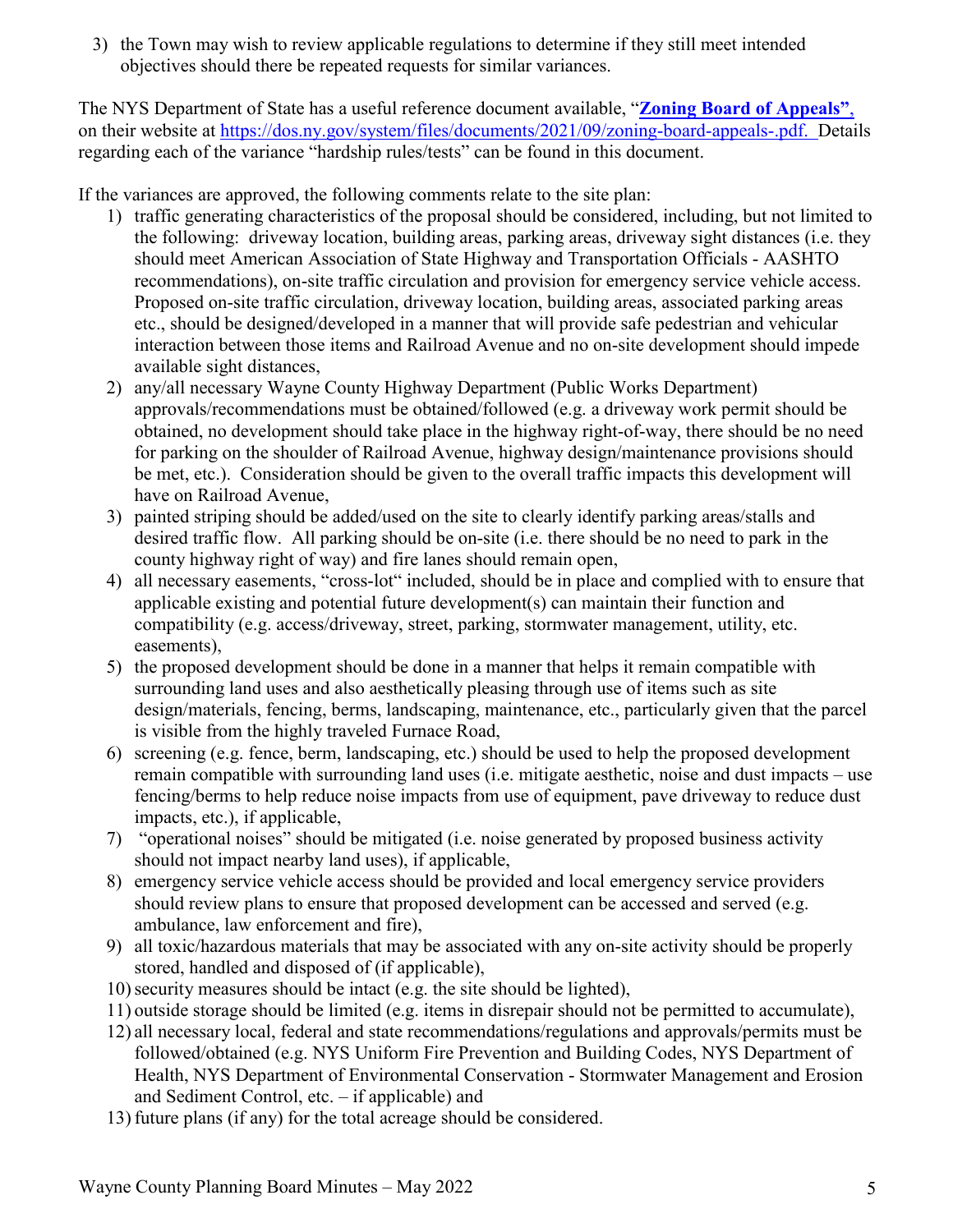A motion was made to recommend Disapproval of the Area Variances and Site Plan due to the lack of information regarding business activities. **Motion** – Mr. Burns, **Second** – Mr. Guthrie, Chairman requested voice vote. **Ayes** – 11, **Opposed** – None, **Abstention** – None. **Motion carried. Action** – Recommend disapproval with comments.

### **Project: Town of Ontario – D'Angelo Subdivision**

Address: 859 Clevenger Rd Tax Map Ref. No.: 61117-00-949208 Type of Action: Preliminary / Final Subdivision Plan

Mr. DeRoo described this project as a 13-lot subdivision with 8 single lots on the road front and one common private driveway like a cul-de-sac with 5 pie shape lots. The property is served by public water but no sewer. The following comments were offered for consideration:

- 1) the proposed lots should be configured with enough area for each lot to contain an existing and/or construct a new wastewater treatment system (or connection to municipal sewer) that will meet local and/or New York State (e.g. Department of Health, Uniform Fire Prevention and Building Code) codes/regulations,
- 2) the proposed lots should be configured with enough area for each lot to have a driveway that meets AASHTO (American Association of State Highway and Transportation Officials) recommendations for sight distance,
- 3) future plans for the total acreage should be considered (if any),
- 4) all applicable/necessary easements ("cross-lot" included) should be in place to ensure that the development/subdivision maintains function and compatibility (e.g. access/driveway, parking, stormwater management, utility, etc. easements),
- 5) development, including water and wastewater treatment/sanitary service, and driveway design that includes provision for emergency service vehicle access (if applicable) must meet all local, federal and NYS codes/regulations (e.g. Department of Health, Uniform Fire Prevention and Building Codes, Department of Environmental Conservation - Phase II Stormwater Management and Erosion and Sediment Control regulations). The "shared driveway" turnaround area should be designed to meet applicable codes and to help provide for items such as emergency vehicle and snowplow access,
- 6) emergency service providers should review plans to ensure that proposed development can be accessed and served (e.g. ambulance, law enforcement and fire),
- 7) development should be done in a manner that keeps it compatible with surrounding land uses and is also aesthetically pleasing through use of items such as building design/materials, property maintenance, fencing, berms, landscaping, etc. and
- 8) the property owner(s) should be aware that a portion of the parcel appear to contain (or be near) National wetland area (approximate mapping available online at [https://gisservices.dec.ny.gov/gis/erm/\)](https://gisservices.dec.ny.gov/gis/erm/) and any planning/development should be done in accordance with applicable regulations.

For reference, the bullet items found below contain questions/comments that the board provided regarding another subdivision that was recently proposed on the south side of Ridge Road and west of Lincoln Rd (Southbrook Estates, October 28, 2020 review). They are being used again to offer insight into some of the considerations the board has when reviewing similar residential development plans in Ontario.

• They questioned how that proposal compares to the development pattern the town has planned for in this area, particularly when considering items such as existing comprehensive plan recommendations, subdivision and zoning regulations and municipal infrastructure.